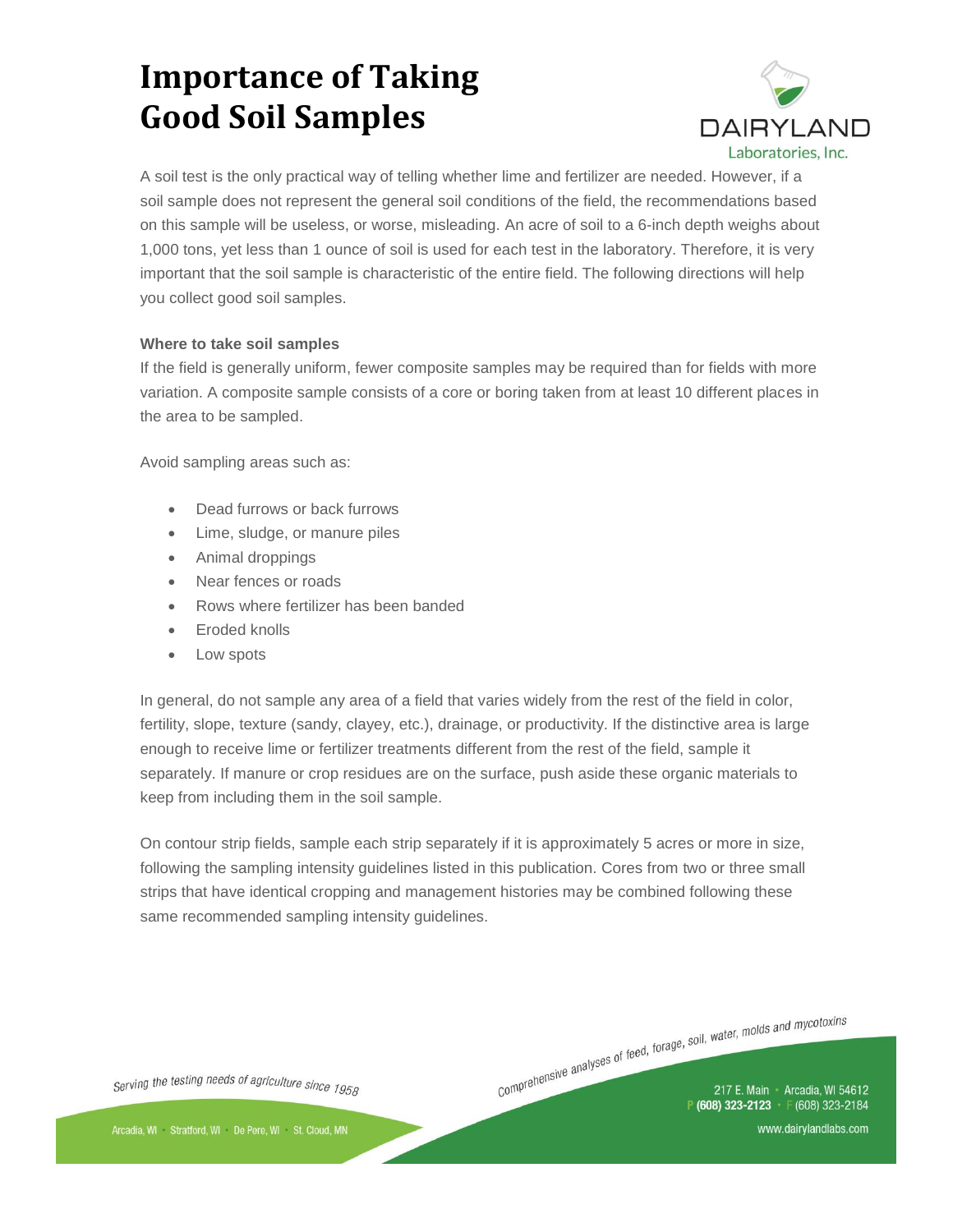

#### **Sampling fields for a single recommendation**

With conventional sampling, you will receive a single set of results based on sample averages. The sampling guidelines in table 1 are based on when the field was last tested (more or less than 4 years) and whether the fields were responsive or non-responsive the last time they were tested (if within 4 years). The responsive range is considered to be where either soil test P or K levels are in the high (H) category or lower. A non-responsive field is one where both soil test P and K levels are in the very high (VH) or excessively high (EH) categories.

To assure accurate representation of the nutrient needs of the field, each sample should be made up of a minimum of 10 cores. Research has shown that taking 10-20 cores provides a more representative sample of the area than when samples are made up of fewer cores. Use a Wshaped sampling pattern (as shown in figure 1) when gathering composite samples. Be sure to thoroughly mix the cores before placing approximately 2 cups in the sample bag.

It is an advantage to submit multiple samples for all fields. When at least three samples are provided, the Wisconsin soil test recommendation program will remove samples that are significantly higher than the field average. This ensures that no part of the field is under-fertilized. Where only one or two samples are submitted for a field, no sample can be discarded, whereas one sample can be discarded if three of four samples are submitted, and up to two samples may be discarded from fields having five or more samples.

#### **Table 1.**

Recommended sample intensity for "uniform" fields.

| Field<br><b>Characteristics</b>                                                   | Field<br>size<br>(acres) | <b>Suggested</b><br>sample<br>number* |
|-----------------------------------------------------------------------------------|--------------------------|---------------------------------------|
| Fields tested more than 4 years ago and fields testing in<br>the responsive range | all fields               | 1 sample/5<br>acres                   |
| Non-responsive fields Tested within past 4 yrs                                    | $5 - 10$                 | $\overline{2}$                        |
|                                                                                   | $11 - 25$                | 3                                     |
|                                                                                   | $26 - 40$                | 4                                     |
|                                                                                   | $41 - 60$                | 5                                     |
|                                                                                   | $61 - 80$                | 6                                     |
|                                                                                   | $81 - 100$               | $\overline{z}$                        |
| *10 cores/sample minimum                                                          |                          |                                       |

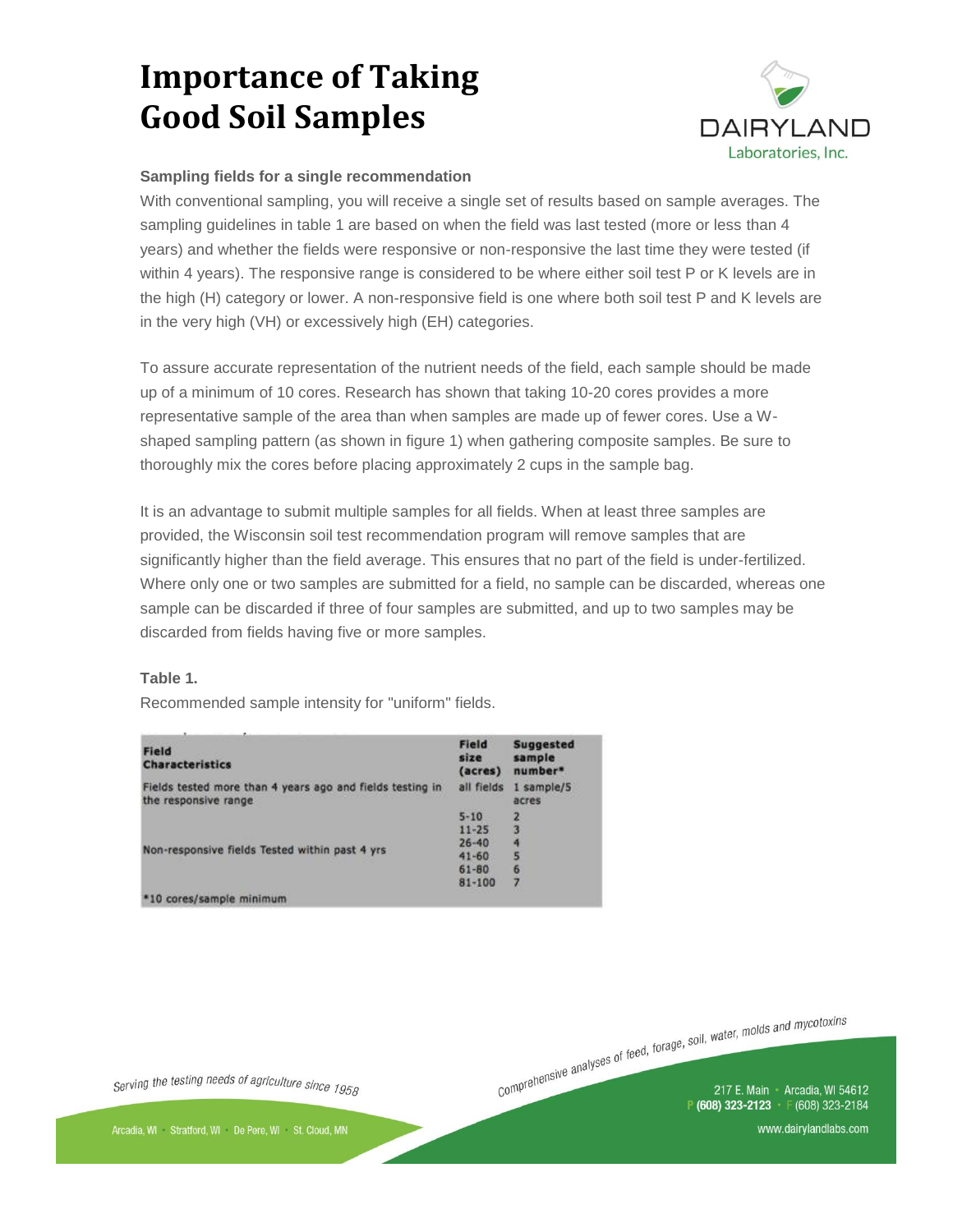

**Figure 1.** Recommended W-shaped sampling pattern for a 15-acre field. Each sample should be composed of at least 10 cores.



**How often to sample** for field crops, sampling the soil once every 3-4 years or once in a rotation is sufficient. Fields that are more susceptible to changes in nutrient levels, such as those with sandy soils, or those used to raise high-value crops such as potatoes should be sampled more frequently.

#### **Tillage system considerations when sampling**

**Moldboard plowing.** Sample to the depth of tillage.

**Chisel plowing and offset disking.** Take soil samples to ¾ of the tillage depth. When possible, take soil samples before spring or fall tillage. Sampling before tillage lets you determine the sampling depth more accurately and you can avoid fertilizer bands applied for the previous crop.

**Till-plant and ridge tillage.** Sample ridges to the 6-inch depth and furrows (between rows) to a depth of 4 inches. Combine equal numbers of soil cores from ridges and furrows to make up the composite sample.